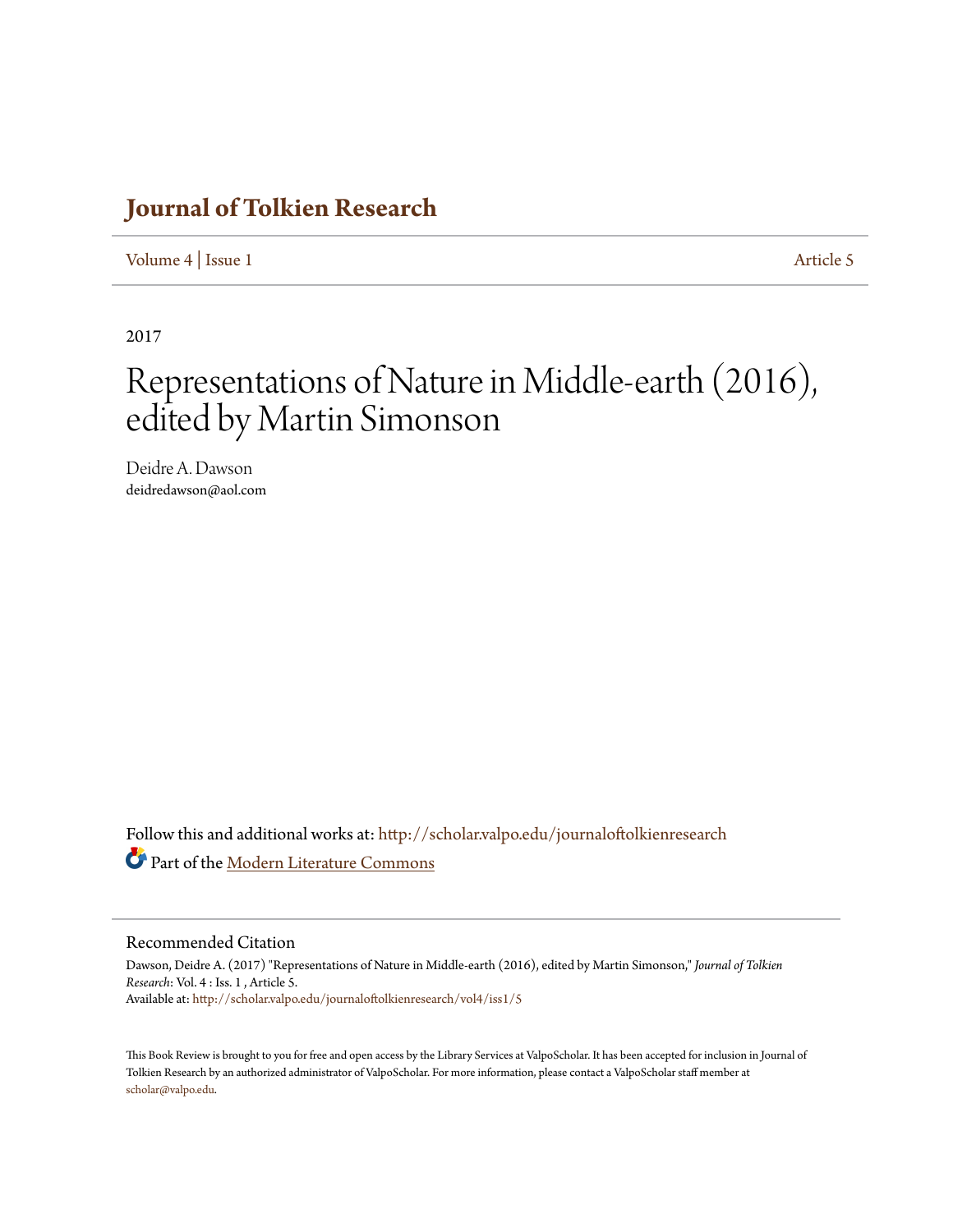*Representations of Nature in Middle-earth*, edited by Martin Simonson. Zurich and Jena: Walking Tree Publishers, 2015. [8], iv, 236 pp. \$24.30 (trade paperback) ISBN 9783905703344.

Aside from the fact that they were all first published in 2015, what could the titles The Hidden Life of Trees: What They Feel, How They Communicate <sup>1</sup> and Laudato Si': On Care for Our Common Home<sup>2</sup> have in common with the volume under review, a collection of essays on the natural world in Tolkien's literary subcreation? On the surface, perhaps not much. The casual reader perusing these titles might assume that they fall into three quite separate categories: natural history, theology, and literary criticism. In fact what authors J.R.R. Tolkien, Pope Francis, and German forester Peter Wohlleben all have in common is that they argue, albeit from different perspectives, for both responsible stewardship of the earth and its resources and the intrinsic value of the natural world, independent of its usefulness to humans (and by extension, in Tolkien's work, Elves, Dwarves or Hobbits). The fact that the rich and varied essays in *Representations of Nature in Middle-earth* can bring to mind both Wohlleben's demonstration that trees communicate and interact with each other independently and Pope Francis's emphasis on "the interrelation between ecosystems and between the various spheres of social interaction" (Francis, 96) underscores the timeliness of this volume and the continuing complexity and relevance of what Dickerson and Evans called Tolkien's "environmental vision."<sup>3</sup>

As editor Martin Simonson states in his introduction, Tolkien's tales "show an ongoing and intensive dialogue between nature and culture" while at the same presenting nature from the perspective of non-human beings "affected by conditions alien to the human race" (ii). Given Tolkien's personal love and reverence for trees, and the important roles played by trees and forests in his legendarium, it is hardly surprising that roughly half of the essays in the volume deal with the non-human beings of trees and their shepherds, the Ents. In "On Trees of Middle-earth: J.R.R. Tolkien's Mythical Creation" Magdalena Mączyńska reminds us that in the *Quenta Silmarillion*, the sacred trees Telperion and Laurelin, created by the Vala Yavanna, participate "in the very process of shaping the structure of the universe," as "the sole source of life-giving light in Eä that had existed even before the firmament was adorned with the Sun and the Moon (120-121)." In *The Lord of the Rings*, "trees have feelings just like any another sentient beings" (125) and "trees are their own masters, having their own

<sup>1</sup> Peter Wohlleben, *The Hidden Life of Trees: What They Feel, How They Communicate* (2016). First published in German in 2015 as *Das geheime Leben der Bäume*.

<sup>2</sup> Pope Francis, *Laudato Si': On Care for Our Common Home* (2015).

<sup>3</sup> Matthew T. Dickerson and Jonathan D. Evans, *Ents, Elves, and Eriador: The Environmental Vision of J.R.R. Tolkien* (2011).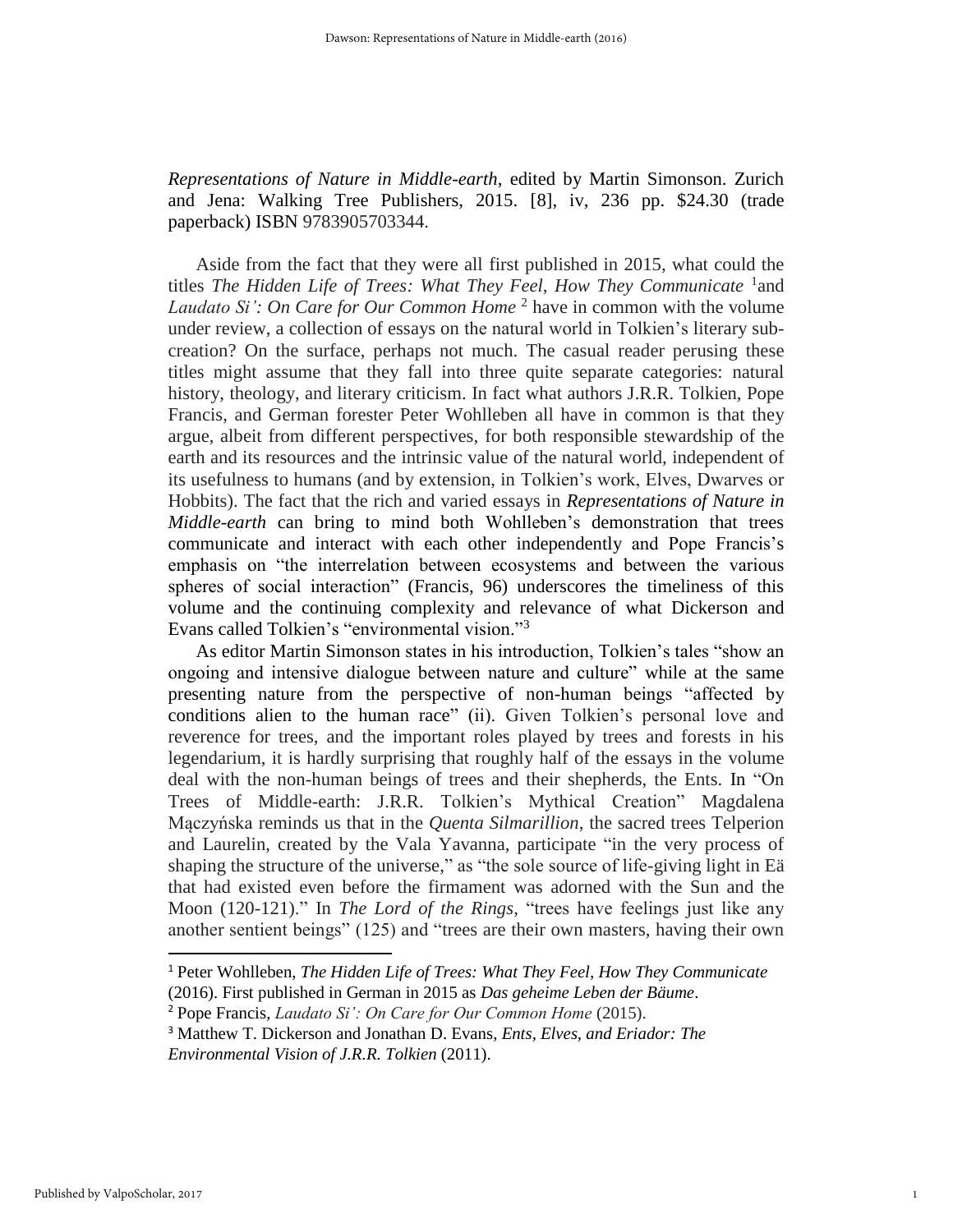agenda and forming their own alliances" (127). For these reasons, Mączyńska finds that trees in Middle-earth "resemble animals more than plants" (125). Twenty years of working with trees in Germany have led forester Peter Wohlleben to claim in *The Hidden Life of Trees*: "Sometimes I suspect we would pay more attention to trees and other vegetation if we could establish beyond a doubt just how similar they are to animals" (Wohlleben, 84). Recent scientific findings have shown that trees "communicate by means of olfactory, visual and electrical signals" (Wohlleben, 12), and yet many researchers are still reluctant to liken plant behavior to animal behavior, a comparison which Tolkien would have found perfectly natural, in Mączyńska's analysis. Wohlleben posits that this could be because of the length of time it takes for plants to translate information into action, and he could very well be writing about Ents when he asks philosophically, "Does that mean that beings that live life in the slow lane are automatically worth less than ones in the fast track?" (Wohlleben, 84) Tolkien's response to this question would have been a resounding "No!" The slow-moving, slow-talking Ents , as Mączyńska notes, grew from Tolkien's love of trees, and are "a race that is unique to Middle-earth and has no counterparts in European mythologies" (127). Her essay, read in the light of Wohlleben's study of trees (which I have referenced here for the sake of comparison) demonstrates that Tolkien was a step ahead of science in his attribution of agency and communication to trees.

The question of agency in the non-human natural world is also treated by Christopher Roman, who argues that "in Tolkien's work the environment is best described as an acting agent: very real landscapes that can manipulate and be manipulated; something that transforms and changes" (97). In his essay "Thinking with the Elements: J.R.R. Tolkien's Ecology and Object-Oriented Ontology," Roman explores the ways that Tolkien "rejects an easy relationality with the environment" (101) by founding his environmental vision on an object-oriented ontology, which Roman defines as "a flat ontology, one that proposes a nonhierarchical world between objects" (97). In Roman's view, the crisis that afflicts Middle-earth is not just a result of conflict between the major peoples, "but can be linked, as well, to the lack of an ethical thinking-through with the non-human agents" (98). Object-oriented ontology proposes a non-anthropocentric ethic in which beings and objects are not viewed primarily from the perspective of their usefulness to humans. Thus all elements of the natural world—animal, vegetable, and even mineral—interact with their surroundings in ways that are given equal weight in terms of the environmental ontology of Middle-earth. In a brief passage in *The Fellowship of the Rings* in which a fox, coming across Sam, Frodo and Pippin curled up under a fir tree remarks to himself: " 'Well, what next? I have heard of strange doings in this land, but I have seldom heard of a hobbit sleeping out of doors under a tree' . . . Tolkien is experimenting with being inside the head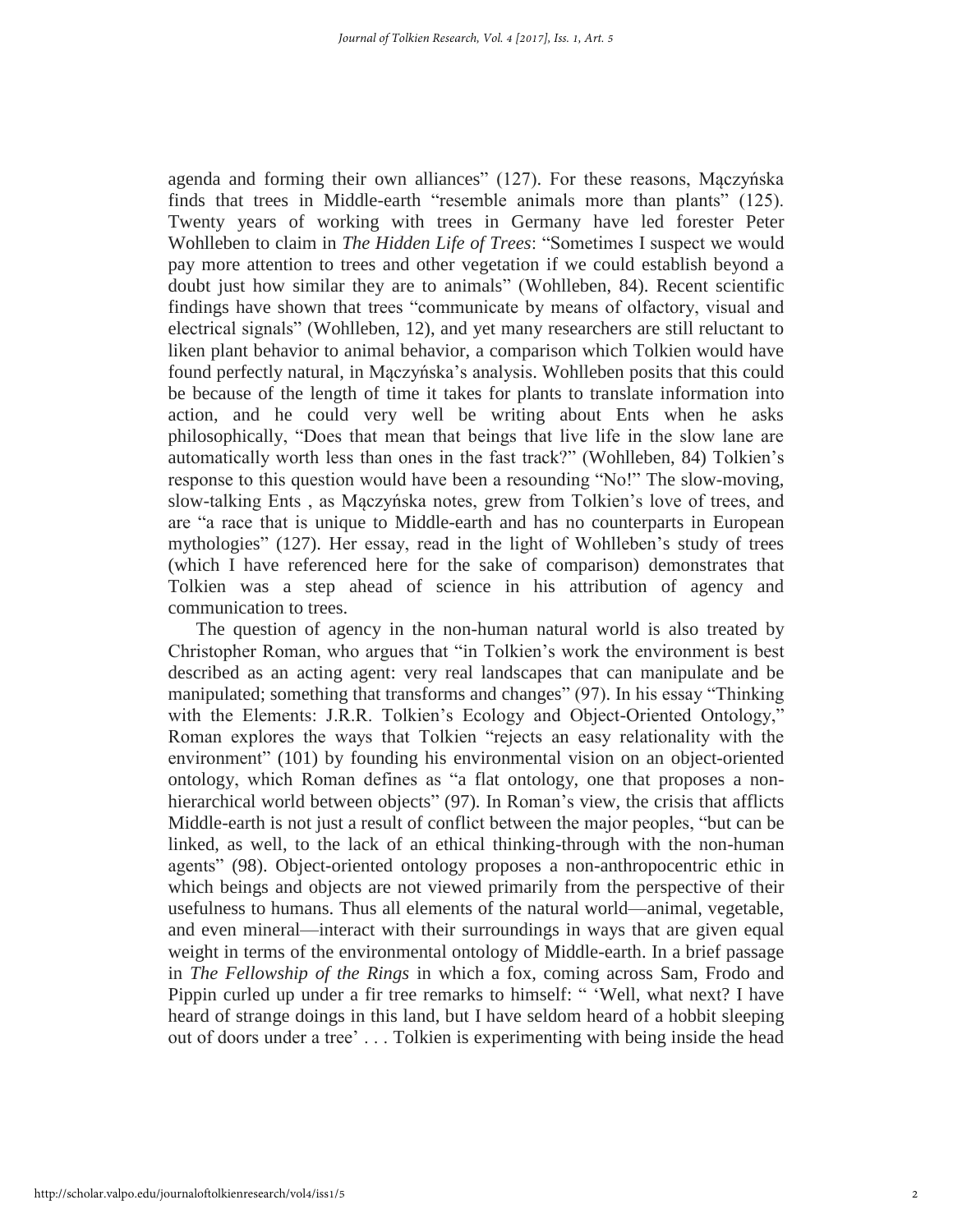of a non-human being" (103). In *The Hobbit*, the were-bear Beorn's "domestic life reveals an ecology that is enmeshed with the non-human" (104). Beorn's bees are large and healthy, thanks to his care of the fields, he is able to speak a language which is understood by horses and dogs, and his dwelling is designed to accommodate animals. Another example of Tolkien's "flat ontology" is the scene in which Gandalf introduces Shadowfax to Gimli and Legolas as a lord of horses, who has come of his own volition to find him: "Tolkien changes our perspective on horse-experience by characterizing the horse as being on equal terms with the other members of the Fellowship" (105). However for Roman, "the most poignant meditation on enmeshment . . . concerns the relationship between Elves and forests" (107). The Elves, it is important to recall, gave every living thing in Middle-earth a name. Alone among the peoples of Middle-earth (with a few notable individual exceptions such as Gandalf and Aragorn), the Elves can understand the language of horses, trees and other non-human beings. However, Roman makes an interesting point about the Elves' desire to control and preserve nature for their enjoyment (they regulate the seasons in Lothórien, for example): "their aesthetics does not account for the ways objects may interact with each other without the Elves' intervention. The Elves suffer from an excessive elf*pomorphis*" (108). In Roman's view, this is part of the Elves' undoing: "Their need to master the ecology, though benevolent, proves also to be unsustainable; the world's change is ultimately forcing them to leave" (108). Might there be some lessons for our own age here?

In her essay " 'Transform stalwart trees': Sylvan Biocentrism in *The Lord of the Rings,*" Andrea Denekamp also tackles the issue of environmental sustainability. Denekamp argues that the Ents, trees and forests represent Tolkien's "ethic of forest stewardship" (1), but this ethic is in Denekamp's view a platonic one, which Tolkien presents as unattainable in a anthropocentric world: "The stewardship ethic of the Ents, which is to allow wilderness to develop chaotically, according to its own laws, is not sustainable in a world also inhabited by human-(like) cultures which seek to shape nature" (2). On this point Denekamp concurs with Verlyn Flieger's observation that the coexistence between human society and wild nature as represented by Tolkien is always tenuous, if not impossible.  $(24;$  Flieger  $150)^4$  Denekamp finds that Tolkien's environmental ethics support ecological diversity, including biocentrism, "the view that the rights and needs of humans are not more important than those of other living things  $\dots$  (2). This concept is quite similar to Roman's definition of object-oriented-ontology, and indeed, Denekamp and Roman come to similar

<sup>4</sup> Verlyn Flieger, "Taking the Part of the Trees: Eco-Conflict in Middle-earth." *J.R.R. Tolkien and His Literary Resonances: Views of Middle-earth*. Eds. George Clark and Daniel Timmons. Westport CT: Greenwood Press, 2000, 145-158.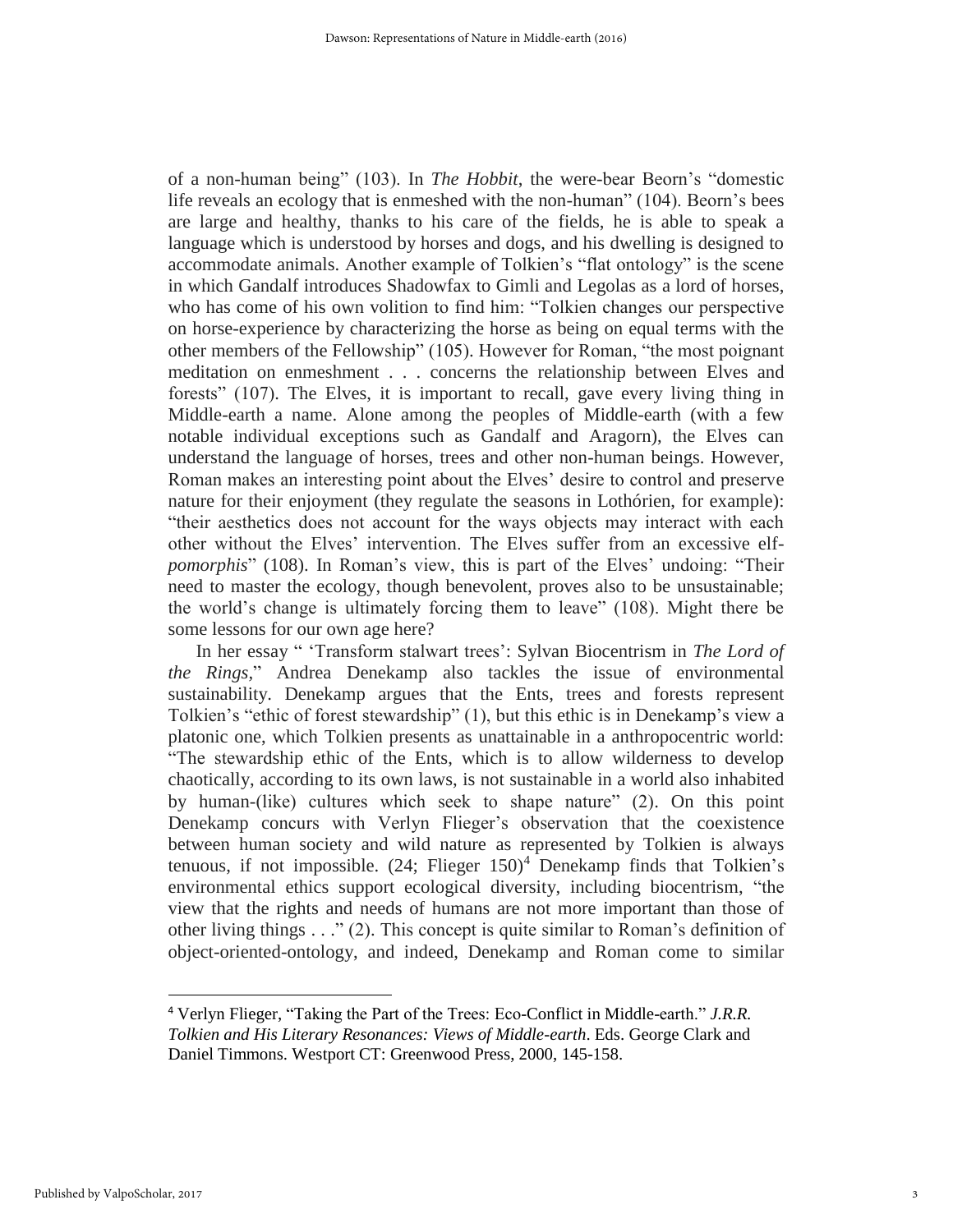conclusions about the consequences for the environment when it is meddled with by humans or Elves. By contrast, as the oldest self-sustaining culture in Middleearth, the Ents protect the rights of the forests as intrinsic, not based on its utility for other beings. However, the Ents are depicted as "a culture on the brink of extinction" (3), and by end of *The Lord of the Ring*s, as the coming of the Fourth Age—the Age of Men—is proclaimed, the dominant world-view is anthropocentric. For Denekamp, this does not augur well for the biodiversity of Middle-earth. While Tolkien admitted that he did not give much thought to what would become of the Ents in the Fourth Age,<sup>5</sup> he would surely have agreed with Pope Francis's warning about the dangers of anthropocentrism: "Modern anthropocentrism has paradoxically ended up prizing technical thought over reality, since the 'technological mind' sees nature as an object of utility . . ." (Francis, 78).

Another culture that will eventually become extinct in Middle-earth is the sylvan culture of the Elves. Elves also have a unique relationship with trees stretching back to the First Age, when, according to Treebeard, the Elves taught the trees to talk, but in contrast to the Ents and Tom Bombadil, whom Gabriel Ertsgaard considers to be "the purest manifestations of the preservationist ideal" (209), the Elves have an "imperialist history" which has linked their fate with the fate of Sauron. In his essay " 'Leaves of Gold There Grew': Lothlórien, Postcolonialism, and Ecology," Gabriel Ertsgaard applies the theoretical approach of "postcolonial Tolkien ecocriticism" to examine the link between the Elves' own internecine wars, rebellions and colonialist ventures and the fate of the forest of Lothlórien. As Ertsgaard's analysis shows, conservationism can coexist with colonialism, although this unhealthy pairing proves to be unsustainable in the long-run: "Although the Elves' reverence for nature never lapses, they do get caught up in feuds, power struggles, and political wars that have global consequences" (215). These consequences include the rise of Sauron and his clandestine forging of the One Ring, with which he attempts to conquer all of Middle-earth, as he tricks the Elf smith Celebrimbor into forging other rings of power which the One will be able to control. But Celebrimbor secretly forges three rings of power for the Elves and hides them away as soon as he realizes their link to Sauron's evil purposes. Galadriel possesses one of these three, Nenya, and through it has been able to preserve Lothlórien, but she is faced with a painful choice: "Although the inevitable fading of Lothlórien is both a personal and ecological tragedy for Galadriel, the consequences of a victory for Sauron would be far worse for both her people and her land. The Elves must conspire to destroy the One Ring, dooming their green utopias, to hold back Sauron's complete tide

<sup>5</sup> J.R.R. Tolkien, *The Letters of J.R.R. Tolkien* (1981), edited by Humphrey Carpenter, with the assistance of Christopher Tolkien, 104.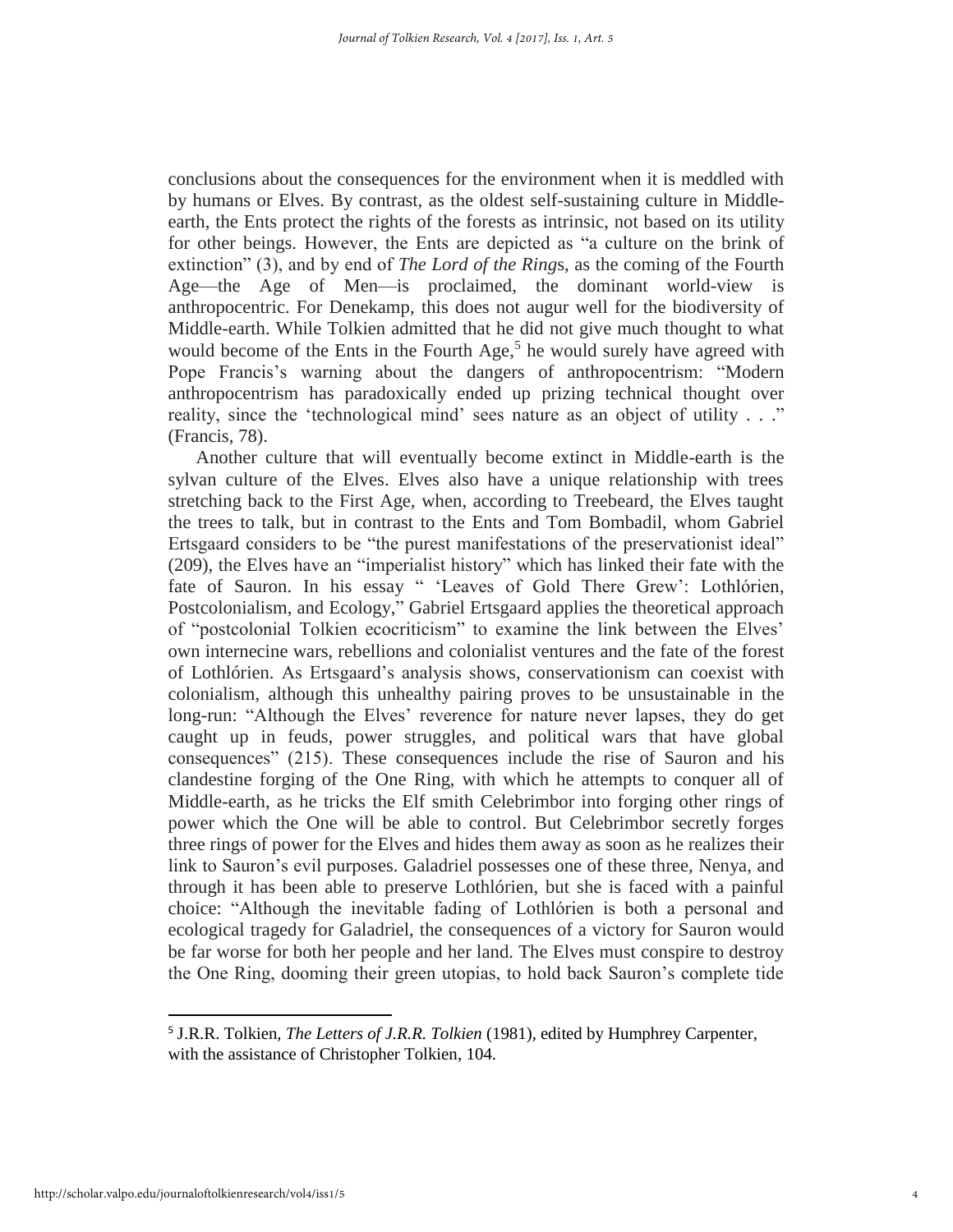of ecological destruction" (220). Once Sauron and the Ring are destroyed, the Elves prepare to leave Middle-earth for their sacred homeland, Valinor. What lessons does the fate of Lothlórien offer our 21st-century? Ertsgaard see the choices before us as quite different: "in this era of globalization we have no exact parallel to the Elves' withdrawal from Middle-earth . . . We are thus entangled with a Ring of Power, consumerism, and cannot simply retreat to Valinor" (225). Not surprisingly, Ertsgaard finds the wisest and humblest approach in Gandalf, whose words he adapts for our era in his conclusion: "Rather let us strive to clear fields, to negotiate truces, to bring some things green and lively through the night, and in all of these to see even our limits as blessings" (226).

At the beginning of her essay "In Living Memory: Tolkien's Trees and Sylvan Landscapes as Metaphors of Cultural Memory," Doris McGonagill highlights the importance of trees and forests as metaphors in not only in the legendarium, but in other writings of Tolkien, such as the story "Leaf by Niggle," and the essay "On Fairy-stories" from the collection *Tree and Leaf* . In these works, according to McGonagill, we see "the ways in which, for Tolkien, arboreal imagery comes to emblematically represent creative imagination itself" (140). Drawing upon Hans Blumenberg's *Paradigms for a Metaphorology* (2010), Simon Schama's *Landscape and Memory* (1996) and Robert Pogue Harrison's *Forests: The Shadow of Civilization* (1992), McGonagill proposes a deeper function of metaphor in her interpretation of trees and forests in Tolkien's work as "constructions, expressions, and repositories of the cultural imagination" (139). McGonagill notes that "forests, more than any other topological setting, preserve the knowledge of the past, good and evil" (141). Thus the fact that the sapling discovered in Gondor as the Fourth Age is about to begin is "a descendant of the White Tree, Nimloth the fair, whose line can be traced back to Telperion, Eldest of Trees, created early in the First Age" illustrates "how Tolkien uses trees to imagistically tie together past, present, and future" (143). Forests are also spaces of "transition and initiation," that "bring into focus questions of memory and identity. Characters who enter are in danger of losing their sense of time, purpose, self (The Old Forest, Mirkwood). Or they gain a clearer (re)cognition of where, who, and how they are (Lothlórien)" (142) McGonagill also invokes Tolkien scholar Michael Brisbois's notion of Essential, Independent, Ambient, and Wrathful Nature<sup>6</sup> in her discussion of the agency of trees: "trees and forests do stand out in the way many have independent life" (151). McGonagill observes pertinently that the runes used in *The Lord of the Rings* are associated with tree branches, and concludes that "Tress and forests resemble runes in the way they possess dual properties, one immediate/practical (on the level of the narrative) and

<sup>6</sup> Michael J. Brisbois, "Tolkien's Imaginary Nature: An Analysis of the Structure of Middle-earth," *Tolkien Studies 2* (2005), 203-204.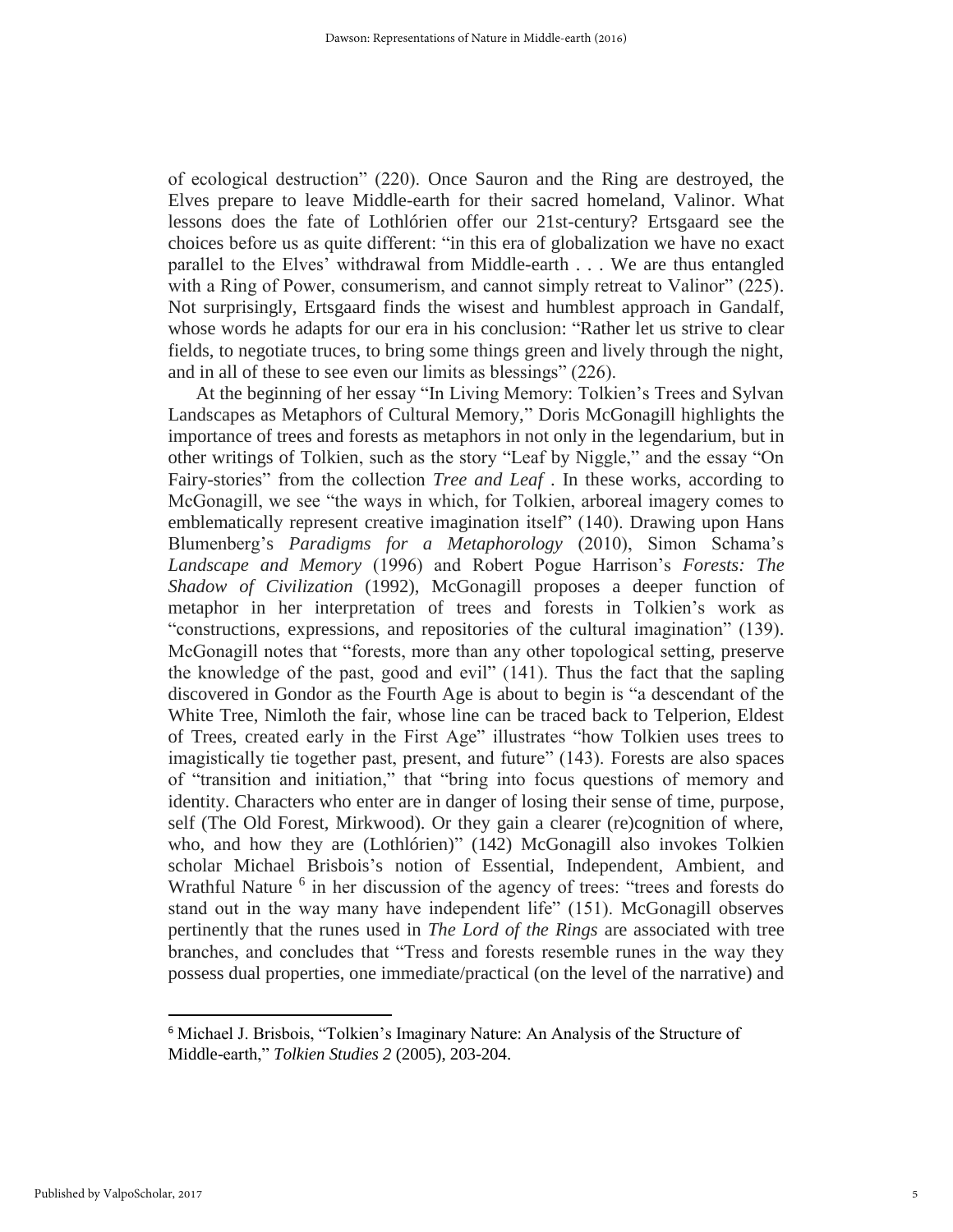the other representational/metaphorical (on the level of extra-textual references activating the readers' collective and individual memory) (166).

It is refreshing to find an entire essay devoted to the Dwarves, who sometimes get short shrift in discussions of nature in Tolkien's work. As stonemasons, miners and builders, they are often associated more with alteration of the environment than with its appreciation. Furthermore, as Jessica Seymour explains in her essay " 'As we draw near mountains': Nature and Beauty in the Hearts of Dwarves, "by limiting the definition of 'nature' to growing things, Tolkien scholars and ecocritics create a situation where it is almost impossible to analyse how Dwarves interact with the natural world in a positive manner" (31). It doesn't help that, as Seymour observes, "Dwarves remain one of the few races in Middleearth to be constructed as almost universally unworthy by other characters" (30). Dwarves, it could be argued, are the most misunderstood of the free peoples of Middle-earth, and this is partly because their relationship with nature is misunderstood. Far from disrespecting the natural world, Seymour argues, "Dwarves connect with their geological roots as something living and vulnerable, but also useful and strong. They approach the natural world as a foundation; the stone and earth being the backbone upon which a great fortification can be built" (30). Unlike the Trolls or the dragon Smaug from *The Hobbit,* Seymour points out, the Dwarves do not hoard riches, but rather "tend to collect beautiful things and to make use of them; for pleasure, development of craft, or to use in trade" (43). Seymour draws on a study by Danièle Barberis, a legal specialist in mineral law and policy, $\frac{7}{7}$  to argue that the Dwarves' mining instinct is not driven by primarily by greed, but by the love of craftsmanship and the need for a secure, safe place in which to pursue their craft. Seymour concurs with Barberis that the Dwarves, unlike humans, don't view a mine as a place to be exploited until all its riches are depleted, but are also concerned about "the preservation of the beauty of a mine for future generations" (33). Indeed, love of stone is part of the Dwarves' heritage and is inextricably linked with their mythology—their creation by Aulë, the smith and craftsman of the Vala—and so their mining and craftsmanship is a way of honoring their maker, as Gabriela Silva Rivera also points out in her essay: "Created underground, Dwarves still carve their kingdoms under the mountains (51-52). Seymour concludes that Dwarves are unique among the other peoples of Middle-earth, for they "occupy the hazy philosophical gap between preservationism and exploitation; between nostalgia and progress" (45).

Peter Hodder's essay "A New Zealand Perspective on the Tectonics of Middle-earth," also deals with geology and the mineral world. What Hodder finds

<sup>7</sup> Danièle Barberis, "Tolkien: The Lord of the Mines—Or A Comparative Study Between Mining During the Third Age if Middle-earth by Dwarves and Mining During Our Age by Men (or Big People)," *Minerals &Energy* 20.3-4 (2006): 60-68.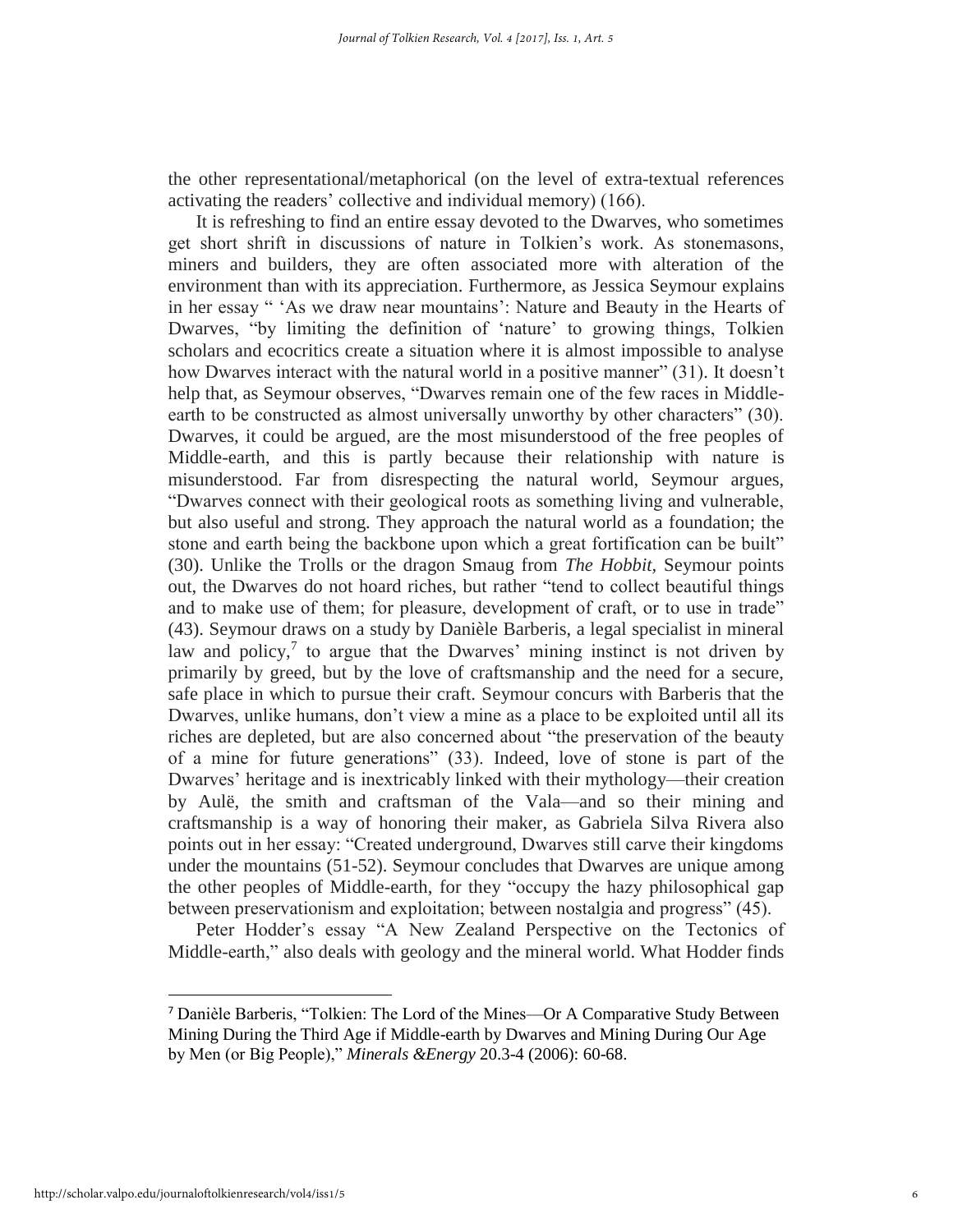intriguing is that even though the theory of plate tectonics was developed after Tolkien had completed his legendarium, the presence of "episodes of volcanism, submergence of landscapes, the raising of mountains and the movements of islands . . ." in Tolkien's writings "is highly suggestive of Middle-earth being a region that geologists would describe as 'tectonically active.'" In this context, "Tolkien's portrayal in text of a dynamic geology for Middle-earth seems both unusual and prescient" (175). Even more intriguing, in Hodder's view, is the similarity between the tectonics of Middle-earth and the "dynamic geological history of New Zealand" (201). To illustrate this, Hodder provides illustrations charting the tectonic history of Middle-earth, such as maps from Karen Wynn Fonstad's *Atlas of Middle-earth* (1991), as well as maps and charts illustrating the volcanic centers and fault lines of New Zealand. Drawing upon his expertise as a scientist specializing in geochemistry and tectonics of volcanic landscapes, and upon his detailed analysis of the cosmogony of Arda and the geography of Middle-earth, Hodder has created two most impressive comparative tables which he includes in his essay: the "Correlation of tectonics of Middle-earth and New Zealand for the last 500 million years" and "Correlation of tectonics of Middleearth and New Zealand for the last 65 million years" (194-195). The wealth of scientific evidence presented by Hodder "provides a geological justification—if it was needed—for the choice of New Zealand as the landscape setting for *The Lord of the Rings* film trilogy and for the succeeding films of *The Hobbit*" (201), but perhaps more importantly, it demonstrates once again that although Tolkien was not a scientist, he conceived his sub-created world with scientific precision.

As an author who paid great attention to environmental and topographical details in his creative work, Tolkien did not neglect the role of water. From Belegaer, the "Great Sea" which separates Middle-earth from the Blessed Realm of Aman, to mighty rivers such as the Anduin ,with its impressive Falls of Rauros, down to the smaller but not less significant rivers, streams, lakes and pools, Middle-earth abounds with bodies of water. As Gabriela Silva Rivero notes at the beginning of her essay " 'Behind a grey rain-curtain': Water, Melancholy and Healing in *The Lord of the Rings*," water has been associated throughout the ages and across cultures with rebirth, cleansing, and healing. Rivero finds that in Tolkien's mythology, "water represents both the loss and melancholy that is prevalent in Middle-earth" (50) and thus "serves more as a vehicle towards healing, not of the body but of the world-weariness that affects many of his characters" (49). Water sustains life, but also helps one prepare for death. Crossing over the "Great Sea" to Aman is "not to achieve immortality or escape time, but a chance to heal before death" (51). The journey of Boromir's body, which has been placed in a boat by his comrades and sent down the Anduin river "both transports and sanctifies" Boromir, preserves his body, and "delivers Boromir, untouched, to the land of his brother" (54). Faramir is protected in a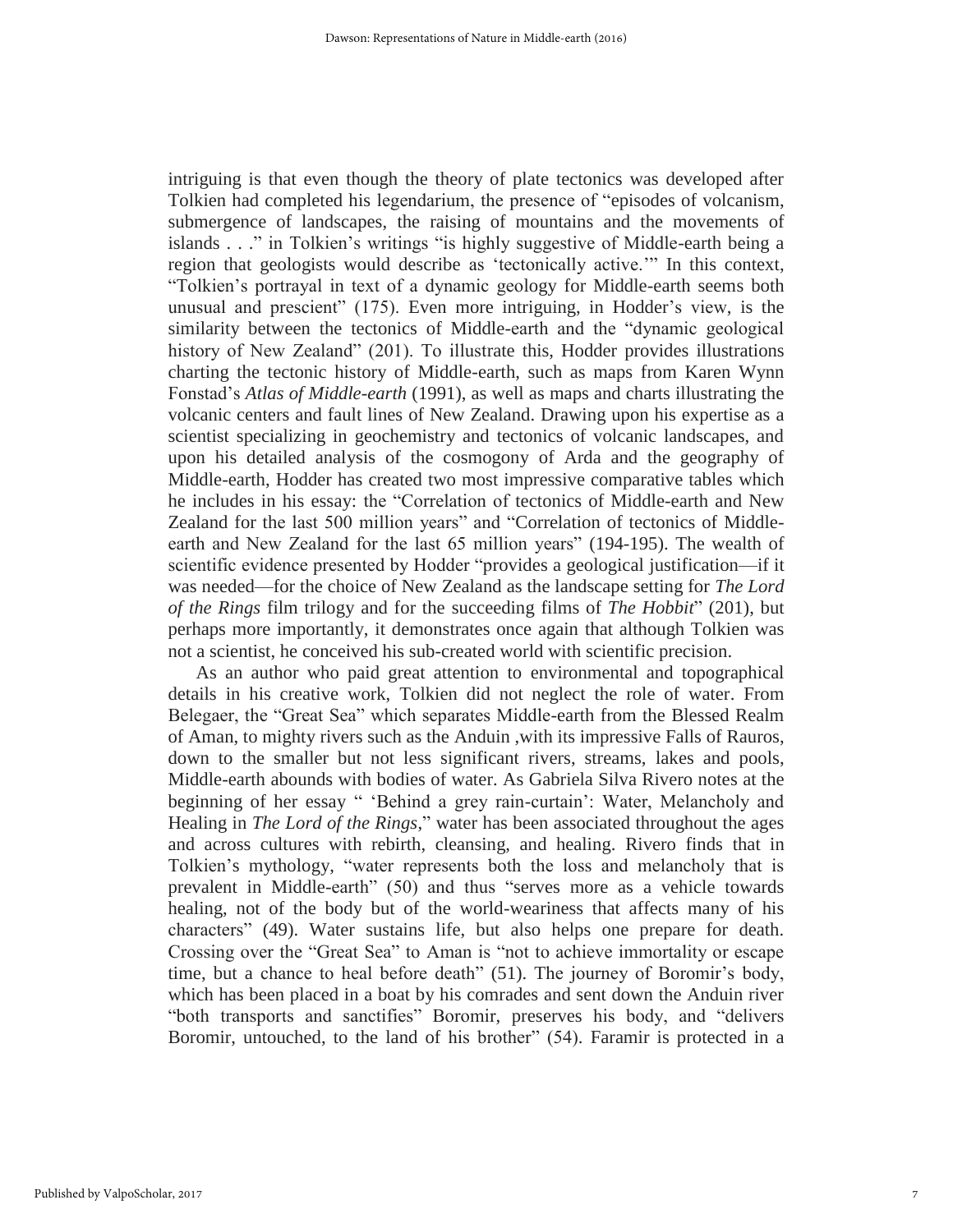different way by water; his refuge Henneth Annûn is hidden by a waterfall and a tunnel leading to a pool. The most dramatic instance of water acting as a protective agent is the episode when Elrond, with some help from Gandalf, commands the river Bruinen to sweep away the Ringwraiths who are pursuing Frodo. Gandalf is afraid that the river might engulf Frodo as well as the Ringwraiths, which suggests to Rivero that the Bruinen has a will of its own. Water, Rivero argues, "takes on the properties of the land that it crosses" (59). The river Nimrodel, in which the Company bathe their feet before crossing into Lothlórien, "makes memory come alive," (59) as Legolas sings the song of the Elvish maiden Nimrodel; the still water in Galadriel's mirror reflects the stars and thus recalls Cuiviénen, the lake in Middle-earth next to which the first Elves awoke to see the stars; water in Tom Bombadil's abode represents both completeness (after all, "he is married to the embodiment of a river!" Rivero notes), and purity because the Ring has no effect on Bombadil (63); and the draught offered to Merry and Pippin by Treebeard renews their strength and heals the wounds inflicted on them by the Uruk-hai. A place without water is a place devoid of healing, of new life, of hope: such as place is Mordor.

But there is hope for the healing of Arda and the "renewed natural environment," a concept theologians call 'eschatological hope', as Yannick Imbert explains. Imbert's essay "Eru will enter Ëa: The Creational-Eschatological Hope of J.R.R. Tolkien," seeks to demonstrate that "Tolkien's hope for a future restoration of nature rests upon a fundamentally Catholic understanding of nature and history, and more precisely Thomistic" (73). By this Imbert means first, that Tolkien's love of nature stems above all from his love of the Creator and creation: "Tolkien's love of the environment arises from metaphysics . . . Because things *are* (they exist) and because they have an *origin*, they can be loved for themselves" (74), and second, that Tolkien's faith gave him "hope for the restoration of the natural world" (76). Imbert, who is a professor of theology, supports an interpretation of Tolkien based on Thomist metaphysics versus Neoplatonic metaphysics, and backs up his thesis with his impressive command of both the writings of Thomas Aquinas and the relevant Tolkien criticism. Imbert rejects the Neoplatonic reading of Tolkien's creation myth as laid out in Flieger's *Splintered Light* because it is based on the concept of emanation or diminution: "The crucial implication is this: with every stage of created reality, we move a step away from the perfect One" (79). This adherence to a Neoplatonic, emanationist reading of Tolkien has led some scholars to view the Ainur, who sing Arda into being, as the "true creators of Arda," according to Imbert, relegating Eru to a distant divinity "clearly not characteristic of the Biblical God" (79). In Imbert's view, a Thomistic interpretation is more in keeping with Tolkien's Catholic beliefs because "For Thomas, what we call secondary causes never erase or replace primary causes. In other words, 'Ainur-causality' will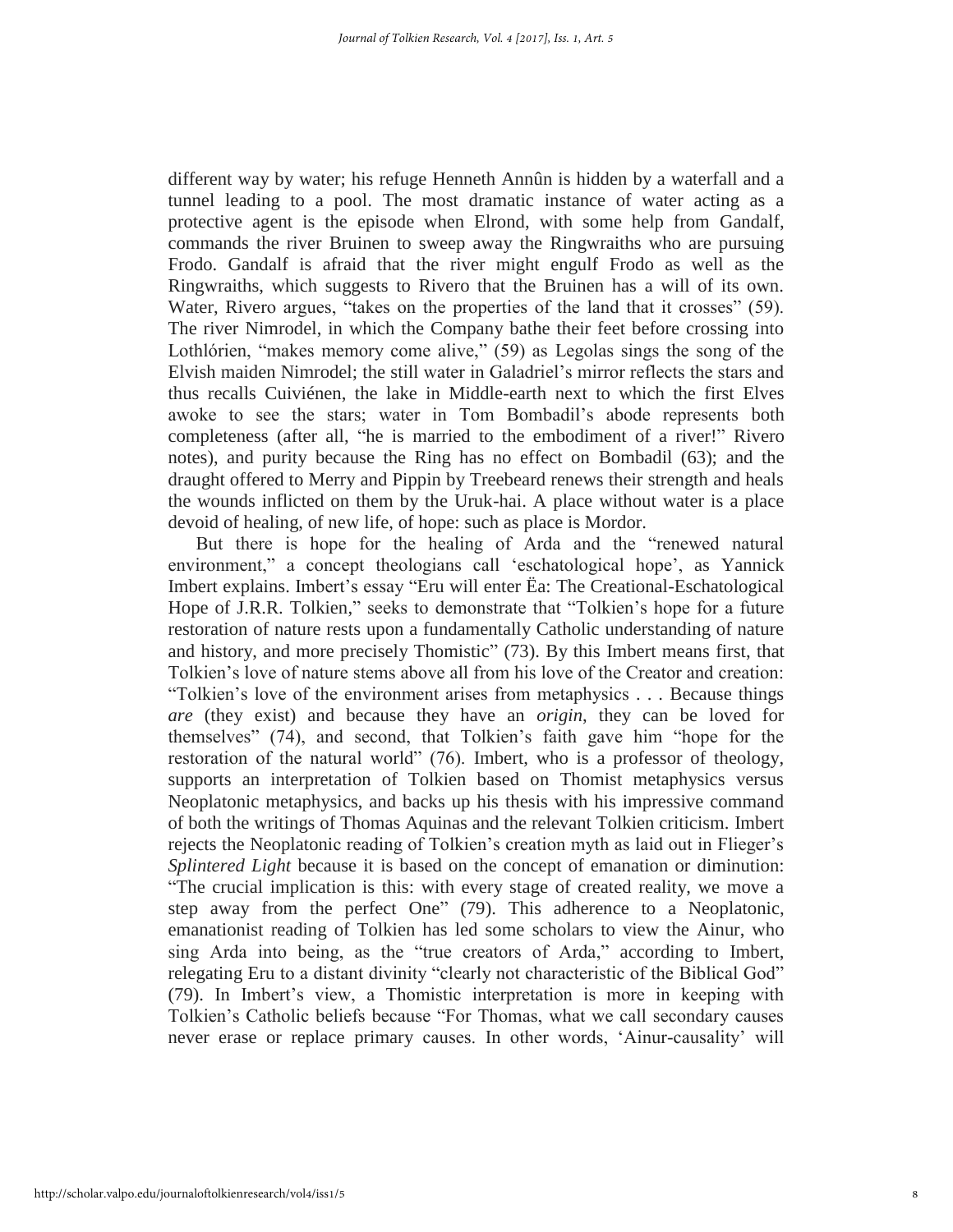never replace or affect 'Iluvatar-causality'" (80). Imbert notes further that "Thomism, starkly contrasted with Neoplatonism, stresses the importance and value of creation (85). This is perhaps Imbert's strongest argument in favor of a Thomistic reading of the legendarium, for creation and sub-creation, which Tolkien views as the manifestation of man's desire to emulate the Creator, are major themes of his essay 'On Fairy Stories,' which curiously, Imbert does not mention: "we make in our derivative mode, because we are made: and not only made, but made in the image and likeness of a Maker." <sup>8</sup> More relevant to Imbert's main thesis of a Thomist eschatological hope in Tolkien's legendarium is "Athrabeth Finrod ah Andreth" (The Debate of Finrod and Andreth) : from *Morgoth's Ring* , volume 10 of *The History of Middle-earth*. During this discussion about mortality between a male Elf and a woman, which Imbert interprets as an "eschatological essay" (88), Finrod has a vision in which Men help bring about both the unmarring and remaking of Arda . For Imbert, this is reminiscent of "one of the distinctive features of Christain eschatology . . . that nature that has been 'marred' will one day be healed,' be made new through God's grace" ( 90).

Early in his essay, Imbert makes the claim that "Tolkien . . . is more profound than most modern environmentalists" because "Tolkien's love of the environment arises from metaphysics" (74) Imbert refers to Dickerson and Evans, who, Imbert posits, " are certainly right in concluding that Tolkien is not an environmentalist but that he has definitely brought forth an environmental *vision*" (Dickerson and Evans xvi-xvii; 74).The statement Imbert is referring to is in the introduction to *Ents and Eriador*; he overlooks authors' conclusion, which reverses their earlier claim: "In the introduction to this book, we stated that in the strictest sense of the word, J.R.R. Tolkien was not an environmentalist . . . But we are now convinced that these ideas were expressed far more consciously on his part—and perhaps even deliberately—than we had initially suspected. It now appears to us that even the narrowest definitions of environmentalism and environmental literature would have to include Tolkien and his works" (Dickerson and Evans, 259).

By way of conclusion to my discussion of *Representations of Nature in Middle-earth*, I would agree with Imbert that Tolkien's Catholic beliefs had a profound effect on his reverence for nature, but this doesn't necessarily mean that these beliefs weighed more heavily on Tolkien's concept of nature than his empirical observations of the natural world. As most of the essays in this volume demonstrate, Tolkien's depiction of nature reveals that the Professor had a deep understanding of both the ecologies of specific species (such as communication between trees) and the environmental impact that humans have on non-human species. In other words, Tolkien the devout Catholic and Tolkien the

<sup>8</sup> J.R.R. Tolkien, *Tolkien On Fairy-stories* (2008), 66.